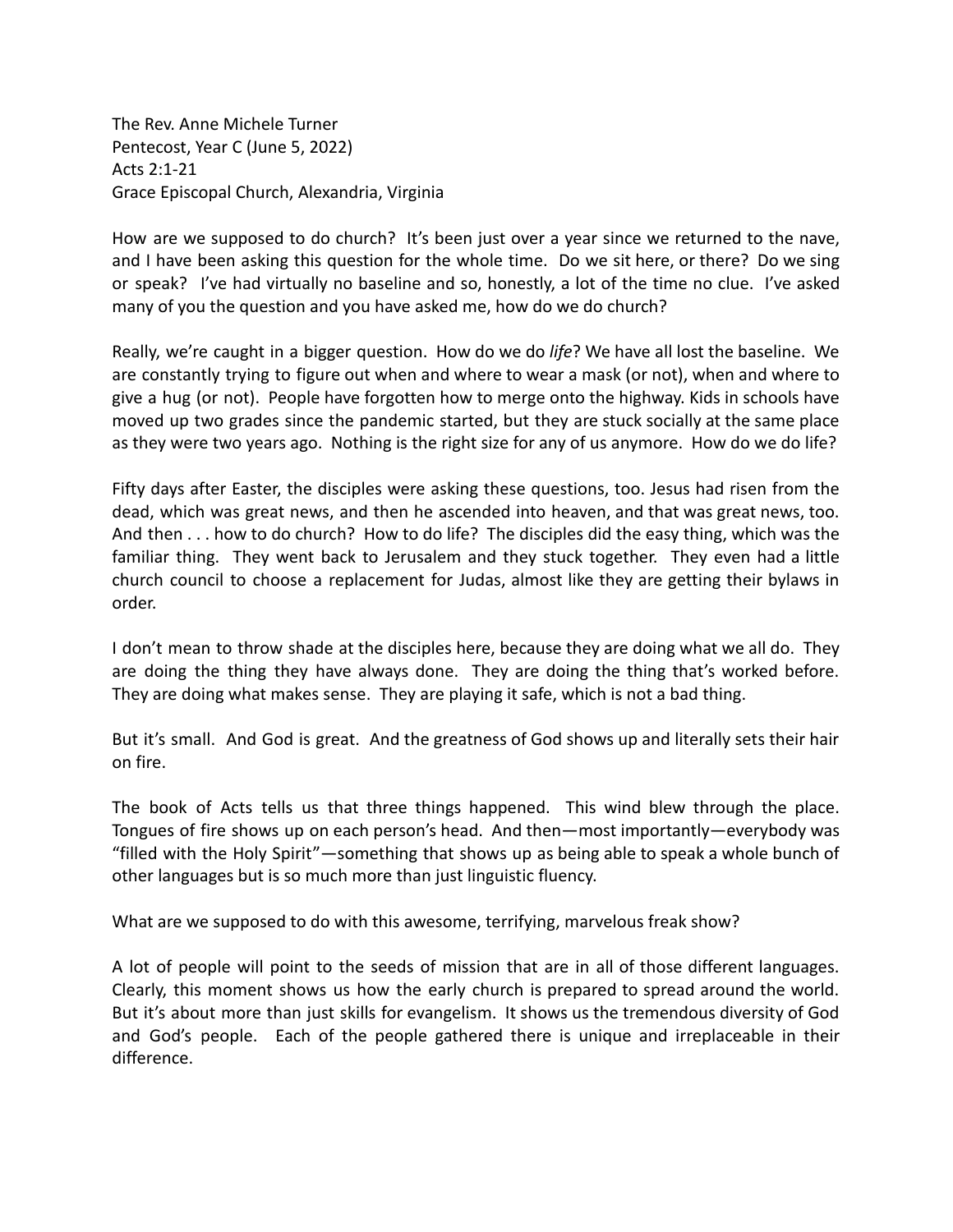What I see in this moment is a powerful testimony that God's creativity is vast and God's imagination is far bigger than ours. When the Holy Spirit shows up, we see that it's possible to be different, that even if things don't look the way they have always looked, there's a whole new kind of good that no one has imagined yet.

Do we worship like that's true? Do we live like that's true? We have, on this day, an invitation to show up as our full selves. Are we accepting that invitation?

Now, don't hear this as a prelude to doing something wacky with our liturgy. We're not going to be all groovy. I love our traditional liturgy, as I know so many of you do, and after all the work it took to get back in this place, you are going to have to pry my hands off our altar to get me to leave it.

But this liturgy should not and cannot be a cage for the Holy Spirit. It is a perch for God's presence to light on when we ask that spirit to come among us. And we should never treat the liturgy like it's a cage for us, either. However it is that the Holy Spirit comes into your heart in this place—whether it's making you cross yourself our genuflect or be silent or even say Amen right out loud—that Spirit is welcome. What we do in worship doesn't have to be all the same to be good and holy.

The same thing that is true of or worship is true of our lives. Lots of times we fall into the trap of thinking that there is one way to be—one way to be a good Christian, or a good parent, or a good spouse, or a good citizen, or a good worker, or a good friend. There's not. There are as many ways to lead Spirit-filled lives as there are people to live them. God's gift of the Holy Spirit is in you. You can't borrow it from anyone else.

The early church writer Irenaeus explained it this way: the glory of God is the human being fully alive. Do you glorify God?

The invitation of Pentecost is to come back to life. We might think we don't know how to live now, that we don't have the insight or the wisdom or the understanding to know who or how to be. But you don't have to learn those things. You have already been given them, implanted in your soul. The deepest, God-given impulses show you the way. The Spirit has embedded a compass in each one of us to follow. Perhaps that's just theological way of saying, listen to your heart. I believe God has already taken up residence there.

This day marks the end of the Easter season. We started two months ago with the stone rolled away from the tomb. And we end this day, still, with the invitation to come out of the cave. Be alive. 100% exactly as you are. If you have been showing up for church or for life with a filter on, take it off. Recognize who God has made you to be and what God has given you to share.

The Holy Spirit teaches us the virtue of boldness in honor of God.